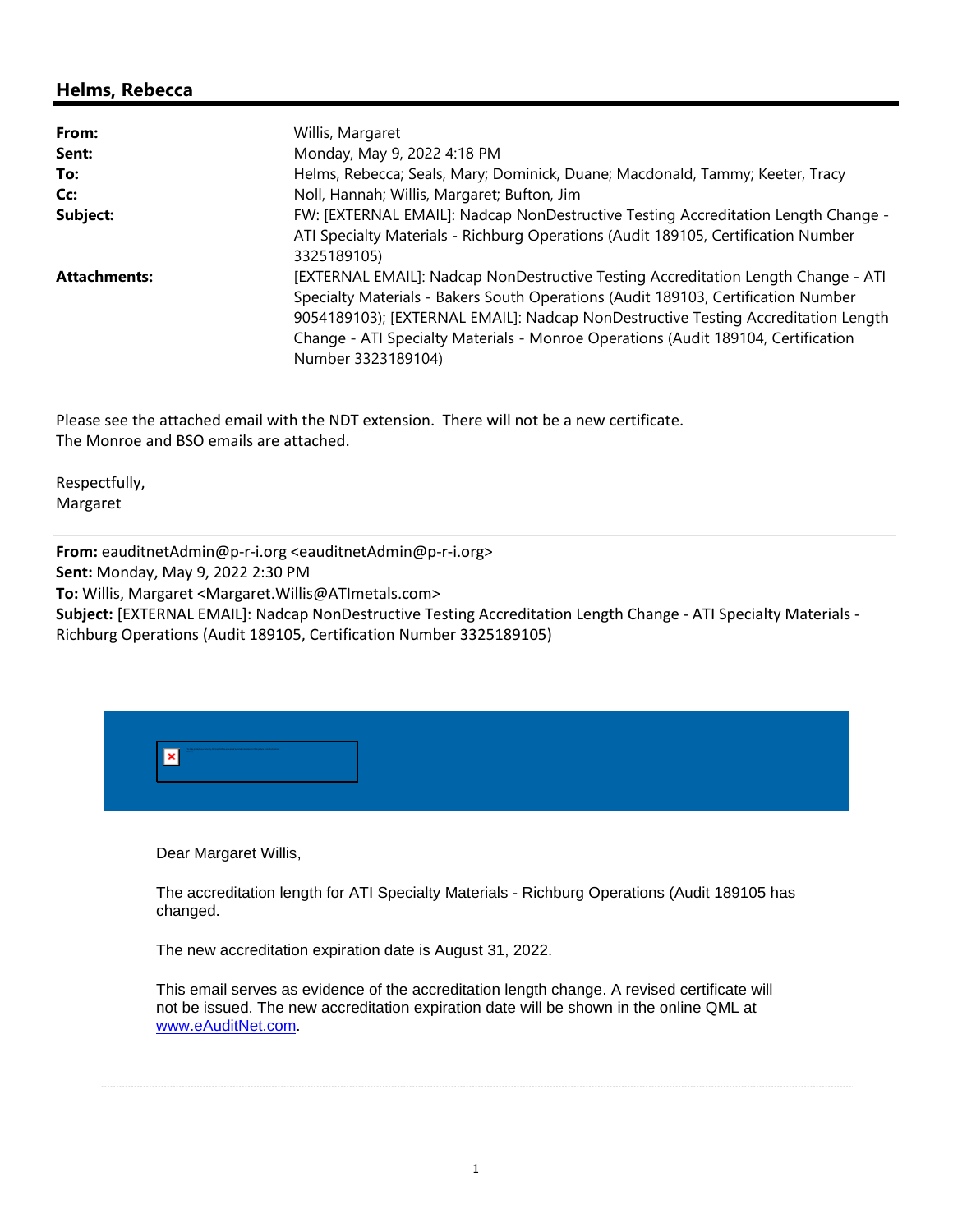Please contact PRI if you have any questions about the change or how the change may impact the scheduling of your next audit.

*As a registered user of eAuditNet, you are receiving automated email messages related to audit activities and important program changes and/or information. Because the dissemination of this information may be required per program guidelines and is not intended for marketing purposes, the ability to "opt out" from these communications is not available.* 

## *PLEASE DO NOT RESPOND TO THIS AUTO GENERATED EMAIL AS THIS MAILBOX IS NOT MONITORED*

*If you have any questions or to discuss this email, please contact PRI at the following numbers: PRI Worldwide (except Europe) +1 724-772-1616 PRI Europe +44 (0) 870-350-5011*

*A complete PRI staff directory can be found here*